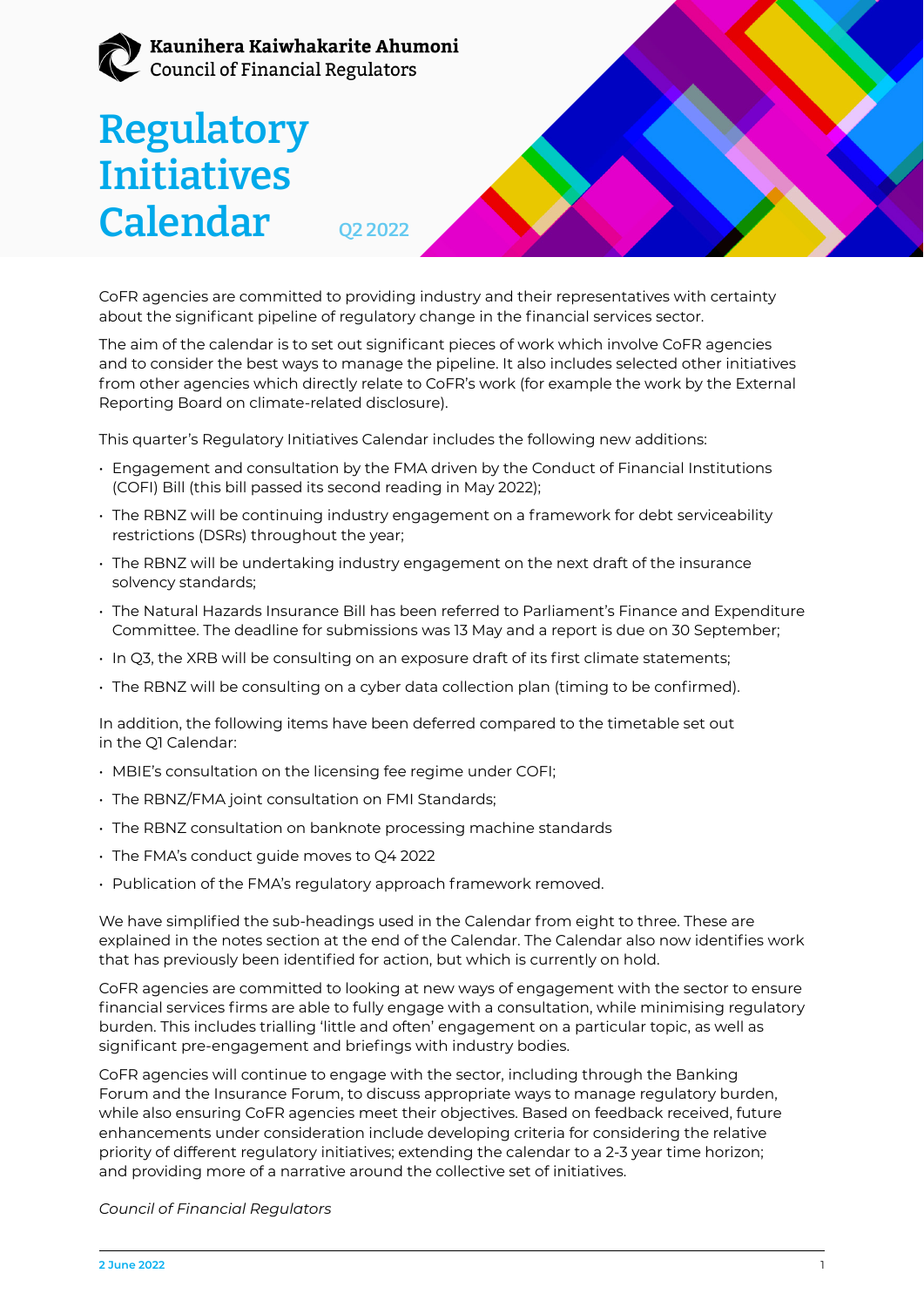

| Group                                    | Q2 2022                                                                                                                                                                                                                                                                                                                                                                                                                                                | Q3 2022                                                                                                                                                                                                                                                                   | Q4 2022 and beyond                                                                                                                                                                                                                                   |
|------------------------------------------|--------------------------------------------------------------------------------------------------------------------------------------------------------------------------------------------------------------------------------------------------------------------------------------------------------------------------------------------------------------------------------------------------------------------------------------------------------|---------------------------------------------------------------------------------------------------------------------------------------------------------------------------------------------------------------------------------------------------------------------------|------------------------------------------------------------------------------------------------------------------------------------------------------------------------------------------------------------------------------------------------------|
| All firms                                | <b>Consultation</b><br>· Intermediated distribution<br>under the Financial Markets<br>(Conduct of Institutions)<br>Amendment Bill (FMA)<br>· Monetary Policy Remit<br>Review. Submissions due by<br>15/07/22 (RBNZ)                                                                                                                                                                                                                                    | <b>Consultation</b><br>· Exposure draft of climate<br>statements (XRB)<br>• Licensing Standard Conditions<br>of Institutions) Amendment<br>Bill (FMA)<br>· Intermediated distribution<br>under the Financial Markets<br>(Conduct of Institutions)<br>Amendment Bill (FMA) | <b>Consultation</b><br>Options for changes to the<br>operational framework for<br>monetary policy (RBNZ)<br>for Financial Markets (Conduct · Updated FMA guide to good<br>conduct<br><b>Implementation</b><br>· Cyber data collection plan<br>(RBNZ) |
|                                          | <b>Compliance monitoring</b><br>and review                                                                                                                                                                                                                                                                                                                                                                                                             | <b>Compliance monitoring</b><br>and review                                                                                                                                                                                                                                | <b>Compliance monitoring</b><br>and review                                                                                                                                                                                                           |
|                                          | • Governance thematic review<br>information received from<br>sampled entities.<br>• Commencement of Phase<br>1 of the offsite review of<br>information and the onsite<br>visits (RBNZ & FMA)                                                                                                                                                                                                                                                           | · Governance thematic review<br>- completion of Phase 1 of the<br>onsite visits.<br>$\cdot$ Commencement of Phase<br>2 of the offsite review of<br>information and onsite visits<br>(RBNZ & FMA)                                                                          | • Governance thematic review<br>- completion of Phase 2<br>of the onsite visits. Review<br>and analysis of information<br>gathered onsite. Drafting of<br>feedback letters and thematic<br>report (RBNZ & FMA)                                       |
| Banks and non-<br>bank deposit<br>takers | Consultation<br>• Deposit Takers Bill –<br>opportunity for the sector<br>to engage through select<br>committee process. (Bill likely<br>to be introduced in Q2 2022)<br>(RBNZ/Treasury)<br>· Targeted consultation on<br>treatment of intermediaries<br>under the Financial Markets<br>(Conduct of Institutions)<br>Amendment Bill (MBIE)<br><b>Compliance monitoring</b><br>and review<br>• Conduct and Culture follow<br>up (FMA/ RBNZ), six monthly | <b>Consultation</b><br>• Liquidity policy (B313) – policy<br>review: second consultation<br>(RBNZ)<br>• CoFI licensing fee consultation<br>- TBC (MBIE)                                                                                                                   |                                                                                                                                                                                                                                                      |
| <b>Banks</b>                             | <b>Consultation</b>                                                                                                                                                                                                                                                                                                                                                                                                                                    | <b>Consultation</b>                                                                                                                                                                                                                                                       | <b>Consultation</b>                                                                                                                                                                                                                                  |
|                                          | · Capital instruments for banks<br>structured as 'mutuals' was<br>published in March 2022.<br>Submissions due by 10/06/22<br>(RBNZ)                                                                                                                                                                                                                                                                                                                    | countercyclical capital buffer<br>(RBNZ)<br>$\cdot$ Policy settings from branches $\cdot$ Standardized operational risk<br>of overseas banks (RBNZ)                                                                                                                       | Operational framework for the · Initial consultation on Market<br>Risk Review: principles,<br>timelines and scope (RBNZ)<br>(RBNZ)                                                                                                                   |
|                                          | • Detailed topics deferred<br>during Exposure Draft<br>consultation for Banking<br>Prudential Requirements in<br>2021 due for consultation in<br>Q2 2022 (RBNZ)                                                                                                                                                                                                                                                                                        | <b>Compliance monitoring</b><br>and review<br>· Regulatory returns for<br>Derivative Issuers (DI) due<br>September 2022 (FMA)                                                                                                                                             | · Market risk framework: may<br>carry out some bilateral<br>engagements with banks in<br>Q2/Q3 of 2022, in advance of<br>detailed Consultation Paper in<br>Q4 or Q1 of 2023 (RBNZ)                                                                   |
|                                          | • Review of the Bank Financial<br>Strength Dashboard (RBNZ)<br>• Liquidity stress test sensitivity                                                                                                                                                                                                                                                                                                                                                     | Bilateral discussions / industry<br>workshops on framework for<br>DSRs (RBNZ).                                                                                                                                                                                            | Bilateral discussions / industry<br>workshops on framework for<br>DSRs (RBNZ).                                                                                                                                                                       |
|                                          | (RBNZ)<br>• Bilateral discussions / industry<br>workshops on framework for<br>DSRs (RBNZ).                                                                                                                                                                                                                                                                                                                                                             |                                                                                                                                                                                                                                                                           | · Possible follow-up<br>consultation on detailed<br>design of DSRs (RBNZ).                                                                                                                                                                           |

Service of the contract of the contract of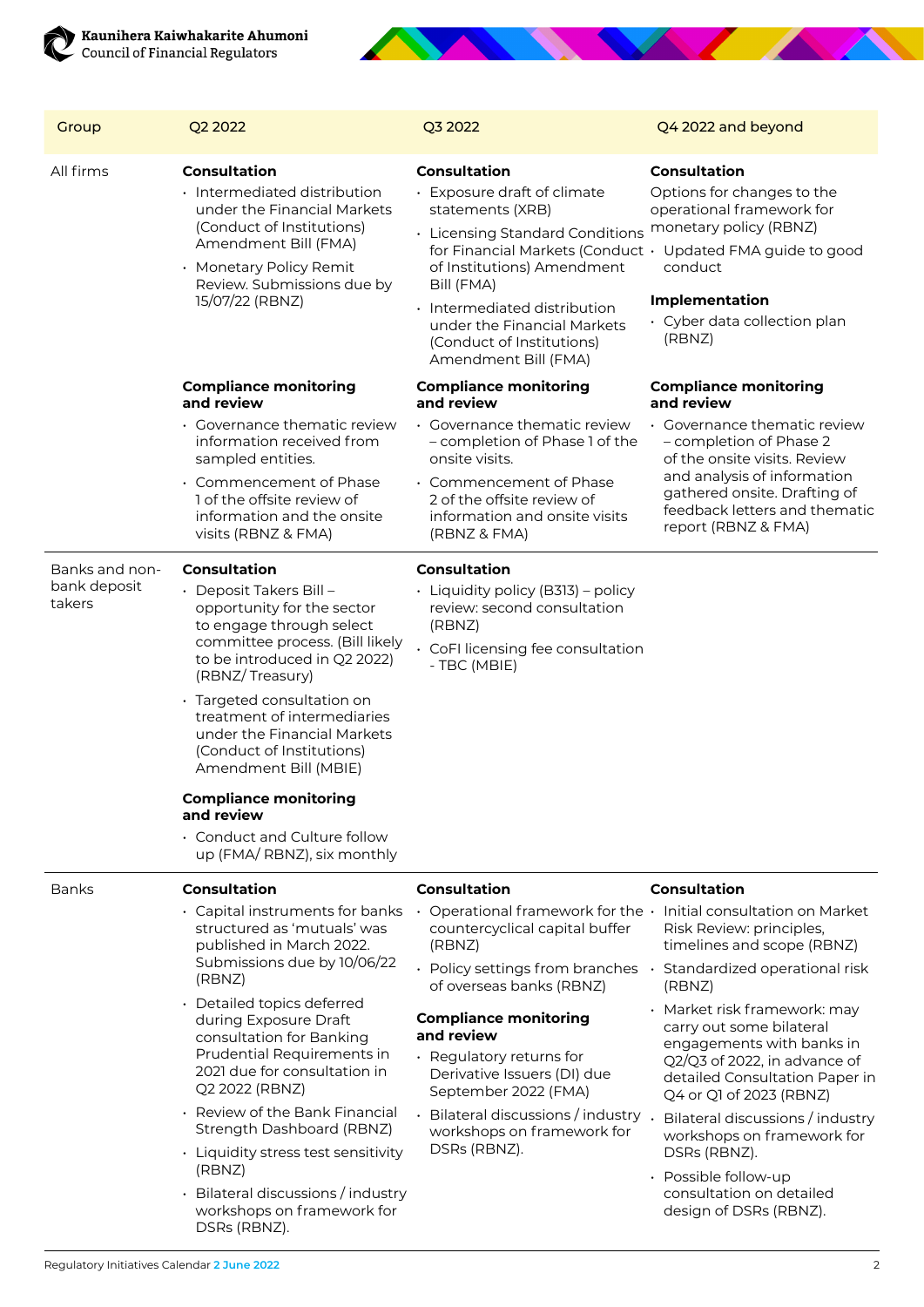



| Group                                                       | Q2 2022                                                                                                                                                                                                                                                                                                                                                                                                                                                                                                                                                                                                                                                                                                                                                         | Q3 2022                                                                                                                                                             | Q4 2022 and beyond |
|-------------------------------------------------------------|-----------------------------------------------------------------------------------------------------------------------------------------------------------------------------------------------------------------------------------------------------------------------------------------------------------------------------------------------------------------------------------------------------------------------------------------------------------------------------------------------------------------------------------------------------------------------------------------------------------------------------------------------------------------------------------------------------------------------------------------------------------------|---------------------------------------------------------------------------------------------------------------------------------------------------------------------|--------------------|
| Insurers                                                    | <b>Consultation</b><br>· IPSA review - key officers,<br>governance and disclosure<br>(RBNZ)<br>· Targeted consultation on<br>treatment of intermediaries<br>under the Financial Markets<br>(Conduct of Institutions)<br>Amendment Bill (MBIE)<br>$\cdot$ Insurance issues due to<br>climate change and flood<br>risk - consultation through<br>National Adaptation Plan<br>process (led by Ministry for the<br>Environment). Submissions<br>due in Q2 (Treasury)<br>• Solvency Standard discussions<br>with industry on next draft<br>(RBNZ)<br>· Natural Hazards Insurance<br>Bill being considered by<br>Select Committee Q2 and Q3<br>(Treasury)<br><b>Compliance monitoring</b><br>and review<br>• Conduct and Culture follow<br>up, six monthly (FMA/RBNZ) | <b>Consultation</b><br>• CoFI licensing fee consultation<br>- TBC (MBIE)                                                                                            |                    |
| Financial Market<br>Infrastructures                         | <b>Compliance monitoring</b><br>and review<br>• Information request and SI<br>assessment (RBNZ and FMA)                                                                                                                                                                                                                                                                                                                                                                                                                                                                                                                                                                                                                                                         | <b>Consultation</b><br>• FMI Standards (RBNZ and<br>FMA)<br><b>Compliance monitoring</b><br>and review<br>· Information request and SI<br>assessment (RBNZ and FMA) |                    |
| Managed<br>investment<br>schemes/<br>KiwiSaver<br>providers | <b>Consultation</b><br>• Exemption proposals for<br>Managed Funds Loan<br><b>Disclosure Requirements</b><br>(FMA)<br>• Liquidity Risk Management<br>guidance for managed funds<br>(FMA)<br>· Renewal of an exemption for<br>'notional' schemes (FMA)                                                                                                                                                                                                                                                                                                                                                                                                                                                                                                            | <b>Compliance monitoring</b><br>and review<br>· Reg returns MIS/DIMS due<br>Sep 2022 (FMA)                                                                          |                    |
| <b>Financial Advice</b><br>Providers                        | <b>Consultation</b><br>· Regulatory returns - financial<br>advice providers (FMA)                                                                                                                                                                                                                                                                                                                                                                                                                                                                                                                                                                                                                                                                               |                                                                                                                                                                     |                    |
| Supervisors                                                 | <b>Consultation</b><br>• Liquidity Risk Management<br>guidance for managed funds                                                                                                                                                                                                                                                                                                                                                                                                                                                                                                                                                                                                                                                                                |                                                                                                                                                                     |                    |